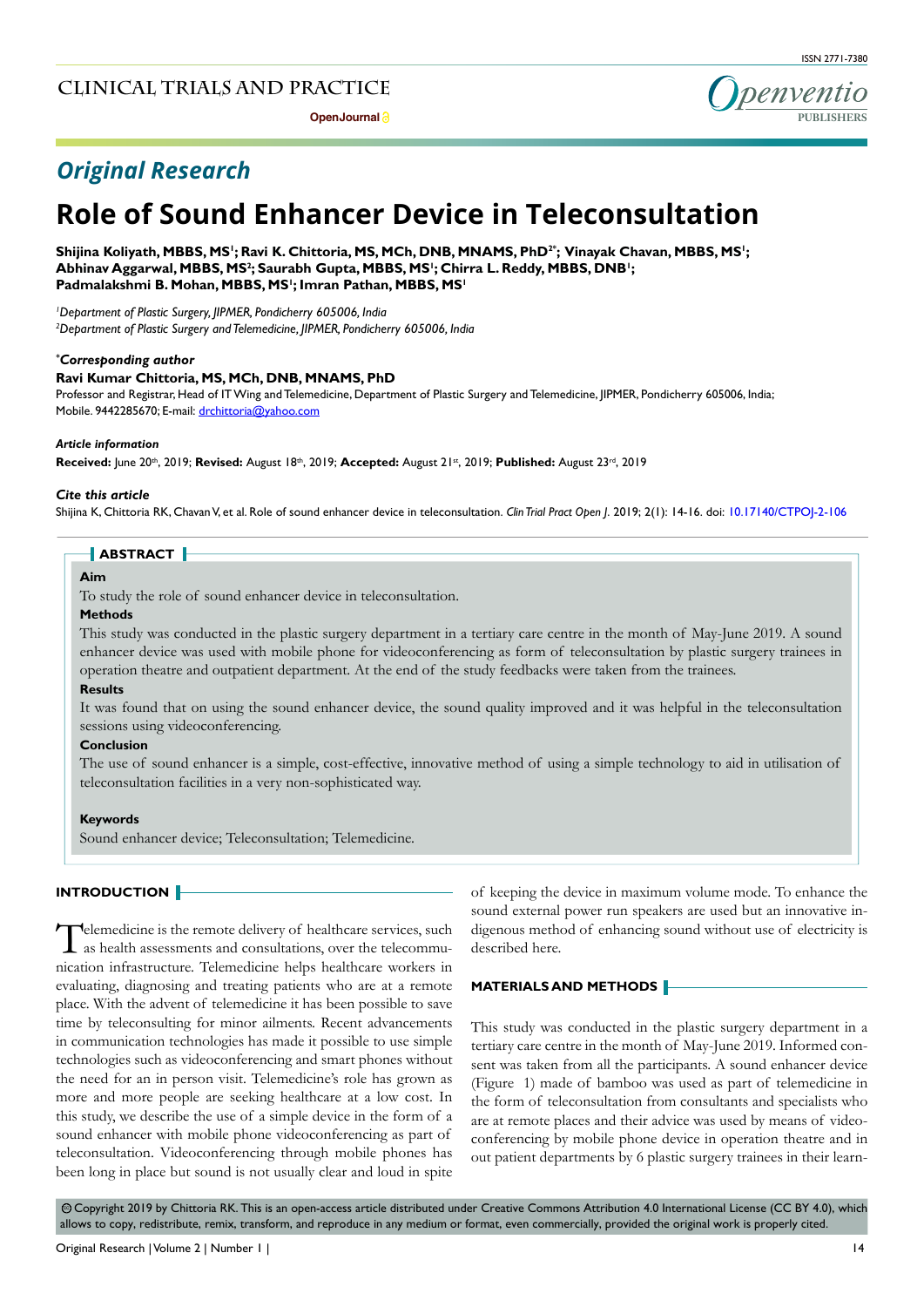ing curriculum. Cases were discussed and doubts were cleared and advices were given regarding the further management of the patient depending on the case discussed. Feedbacks were taken from the 6 plastic surgery trainees regarding the use of sound enhancer in teleconsultation. The sound enhancer was made up of indigenous material like bamboo; it has a docking station for holding the mobile phone and two hollow speakers bilaterally on both ends. The mobile phone device is mounted over the docking station and the sound is amplified by the speakers and perceived by the recipients. The sound enhancer for videoconferencing was utilised at the time of surgery in the operation theatre (Figure 2) and also in the outpatient department.





## **RESULTS**

On the analysis of the feedback form (Table 1) it was found that the use of bamboo sound enhancer during videoconferencing with mobile phone as means of teleconsultation was found to be effective with respect to quality of sound, enabling one to listen to

the distant faculty and consult with them regarding the cases both intraoperatively and in outpatient department.

### **DISCUSSION**

Telemedicine, a term coined in the 1970s, which literally means "healing at a distance", $\frac{1}{2}$  signifies the use of information and communication technology (ICT) to improve patient outcomes by increasing access to care and medical information. Four elements are germane to telemedicine: 1. Its purpose is to provide clinical support. 2. It is useful in overcoming barriers due to distance and connecting users who are in different physical locations. 3. It involves the use of various types of Information and communication technologies. 4. Its goal is to improve health outcomes. Recent advancements in, and increasing availability and utilization of, ICTs by the general population have been the biggest drivers of telemedicine over the past decade, rapidly creating new possibilities for health care service and delivery. This has been true for developing countries and underserved areas of industrialized nations.<sup>[2](#page-2-1)</sup> With the advent of low cost digital communication, there is increase in the interest in the application of telemedicine among health-care providers, and have enabled health care organizations to envision and implement new and more efficient ways of providing care.<sup>[3,4](#page-2-2)</sup> As internet has become more popular it has aided in ICT advancements, thereby expanding the scope of telemedicine to encompass web-based applications (e.g. e-mail, teleconsultatios and conferences *via* the internet) and multimedia approaches (e.g. digital imagery and video). These advancements have led to creation of newer telemedicine applications that the world is coming to use. Telemedicine is helpful in those situations where the healthcare worker on duty has little or no access to expert help<sup>[5](#page-2-3)</sup>; it is able to offer re-mote physician access to otherwise unavailable specialist opinions,<sup>[6](#page-2-4)</sup> providing reassurance to both doctors and patients. Telemedicine programmes have been shown to directly and indirectly decrease the number of referrals to off-site facilities and reduce the need for patient transfers.[7,8](#page-2-5) Telemedicine creates a university without borders that fosters academic growth and independence because the local participating surgeons have direct access to experts in the developed world. The knowledge sharing that has occurred has shown to aid health-care professionals in overcoming the professional isolation that they often face in remote areas, and to improve their skills and the services they offer[.9](#page-2-6)

We describe our experience with the use of bamboo enhancer in teleconsultation. The sound enhancer acts as amplifier as well as stand for the phone. It is light weight and portable, easy to transport and no cords or cables or batteries required. The hand-

| <b>Table 1.</b> Describes the Feedback form Obtained from 6 Plastic Surgery Trainees |         |           |           |           |           |           |
|--------------------------------------------------------------------------------------|---------|-----------|-----------|-----------|-----------|-----------|
| <b>Ouestion</b>                                                                      | Trainee | Trainee 2 | Trainee 3 | Trainee 4 | Trainee 5 | Trainee 6 |
| I. Was the quality of sound enhanced with the use of the enhancer?                   | Yes     | Yes       | Yes       | Yes       | Yes       | Yes       |
| 2. Were you able to clearly listen to the distant faculty and clarify your doubts?   | Yes     | Yes       | Yes       | Yes       | Yes       | Yes       |
| 3. Did this aid in enhancing your teleconsultation experience?                       | Yes     | Yes       | Yes       | Yes       | Yes       | Yes       |
| 4. Did you find any drawbacks?                                                       | No      | No        | No        | No        | No        | No        |
| 5. Would you recommend this device and its utility to your peers?                    | Yes     | Yes       | Yes       | Yes       | Yes       | Yes       |